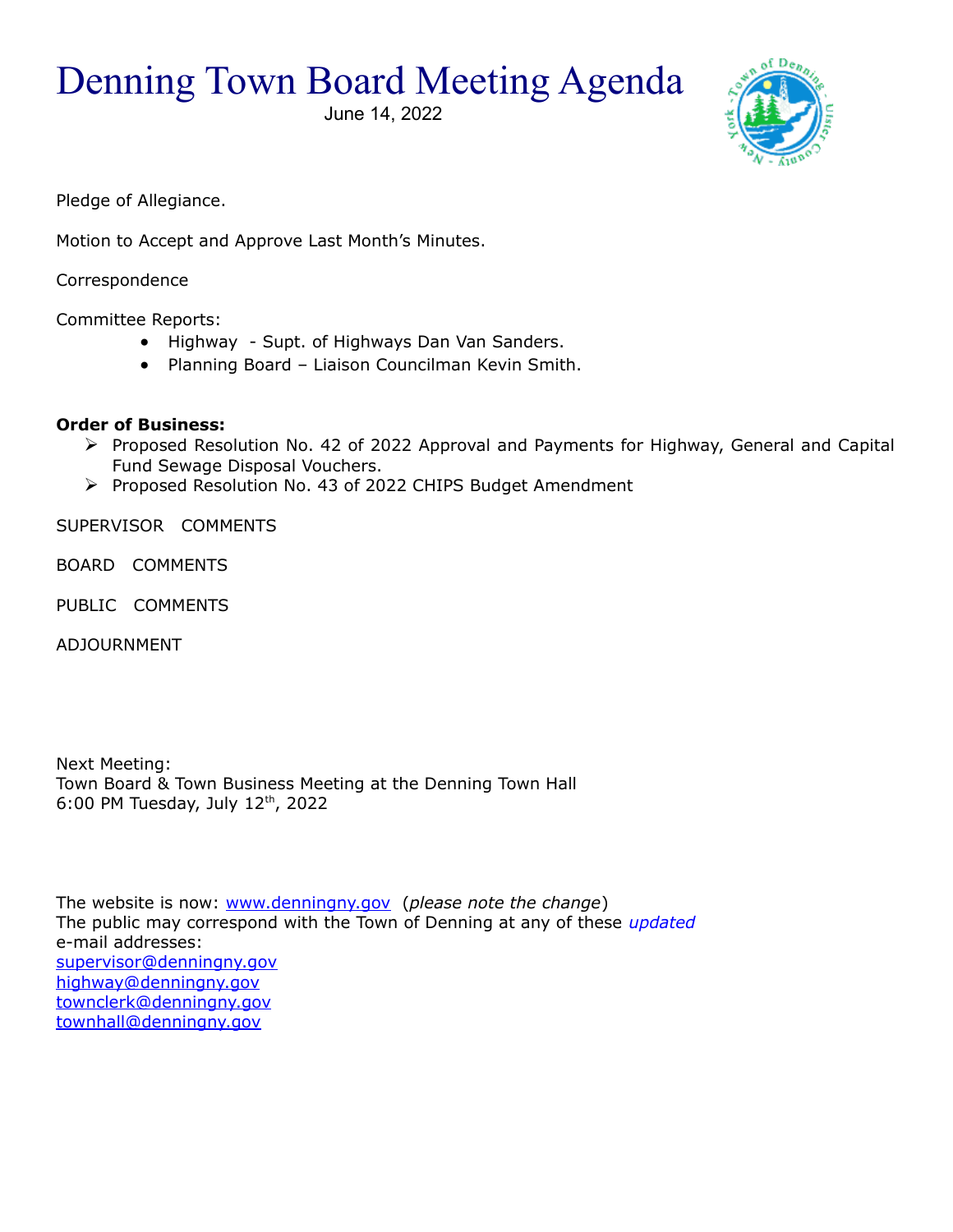**WHEREAS** New York State General Municipal Law Sections 103 and 104-4 permit the pre-audit function of vouchers, as a form of internal controls in the checking of claims and supporting documentation; and

**WHEREAS** the Sections 118 and 119 of New York State Municipal Law also authorize the auditing authority to approve of Said vouchers; and

**WHEREAS** the Office of the New York State Comptroller Division of Local Governments and Accountability: Budgets and Finances also approves of this method.

**NOW THEREFORE BE IT RESOLVED** that the Town of Denning Town Board **HEREBY** approves of and authorizes payment of the following Warrants:

Highway Fund Pre-Pay Warrant No. 6PP vouchers Nos. 18 - 22.

Highway Fund Warrant No. 6 vouchers Nos 58 - 70.

General Fund Pre-Pay Warrant No. 6PP vouchers Nos. 37 - 47.

General Fund Warrant No. 6vouchers Nos. 79 - 95.

Capital Fund Sewage Disposal Warrant No. 6 vouchers No. 1 - 2.